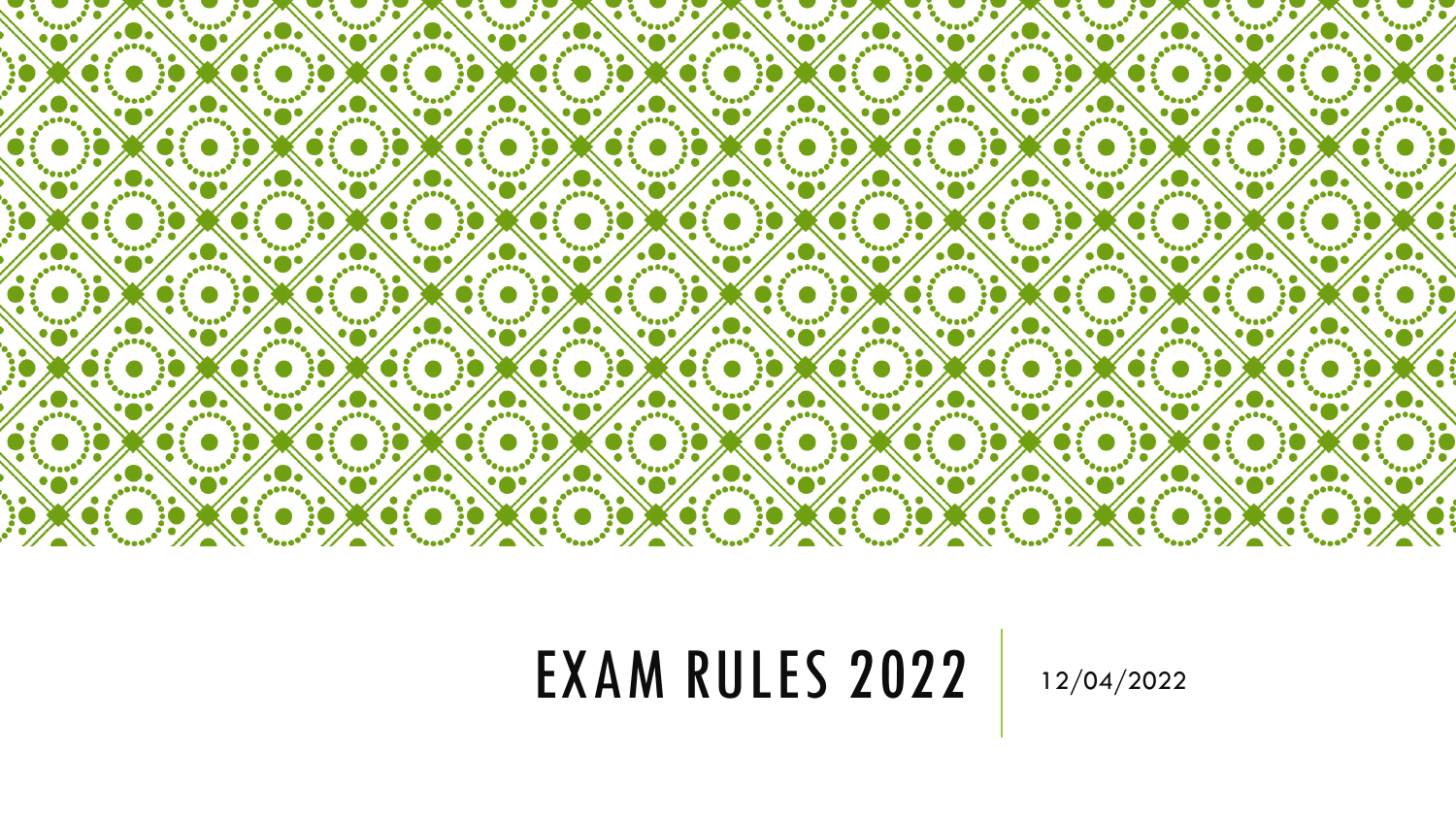### **EXAMINATION RULES**



#### **NO MOBILE PHONES NO WATCHES NO MP3/4 PLAYERS**

NO POTENTIAL TECHNOLOGICAL/WEB **ENABLED SOURCES OF INFORMATION** 



Possession of unauthorised items, such as a mobile phone or any watch, is a serious offence and could result in

**DISQUALIFICATION** 

from vour examination and vour overall qualification

| City & Guilds |                              | Pearson | <b>WJEC</b> |
|---------------|------------------------------|---------|-------------|
|               | <b>Warning to Candidates</b> |         |             |

- 1. You must be on time for all your examinations.
- 2. Possession of a mobile phone or other unauthorised material is not allowed even if you do not intend to use it. You will be subject to penalty and possible disqualification from the exam/qualification.
- 3. You must not talk to, attempt to communicate with or disturb other candidates once you have entered the examination room.
- 4. You must follow the instructions of the invigilator.
- 5. You must not sit an examination in the name of another candidate.
- 6. You must not become involved in any unfair or dishonest practice in any part of the examination.
- 7. If you are confused about anything, only speak to an invigilator.

The Warning to Candidates must be displayed in a prominent place outside each examination room. This may be a hard copy A3 paper version or an image of the poster projected onto a wall or screen for all candidates to see.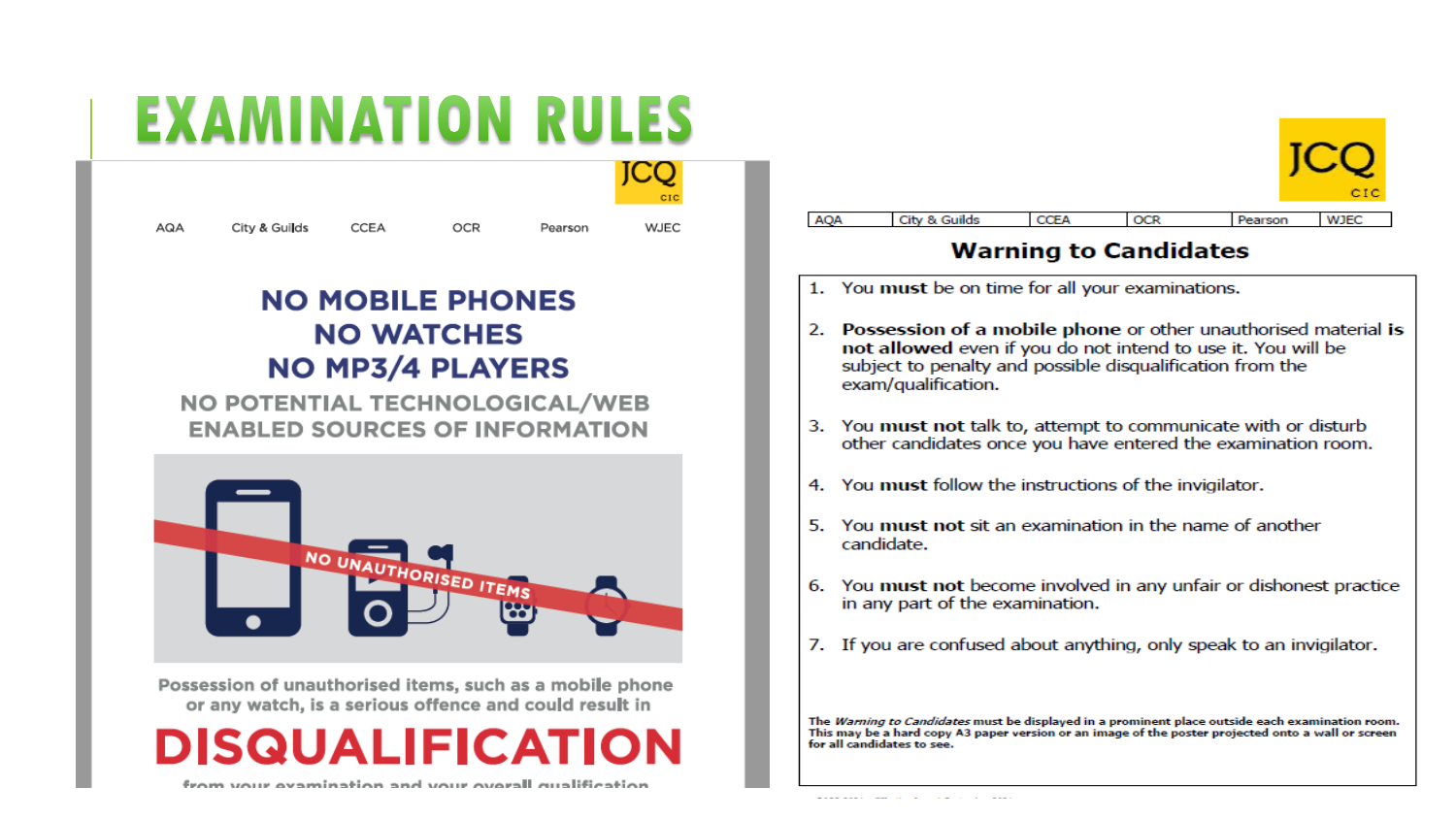# Examination Rules

**You must** be on time for all your examinations.

**Possession of a mobile phone** or other unauthorised material **is not allowed** even if you do not intend to use it. You will be subject to penalty and possible disqualification from the exam/qualification.

**W**You **must not** talk to, attempt to communicate with or disturb other candidates once you have entered the examination room.

**You must** follow the instructions of the invigilator.

You **must not** sit an examination in the name of another candidate.

**W**You **must not** become involved in any unfair or dishonest practice in any part of the examination.

**If you are confused about anything, only speak to an invigilator.**